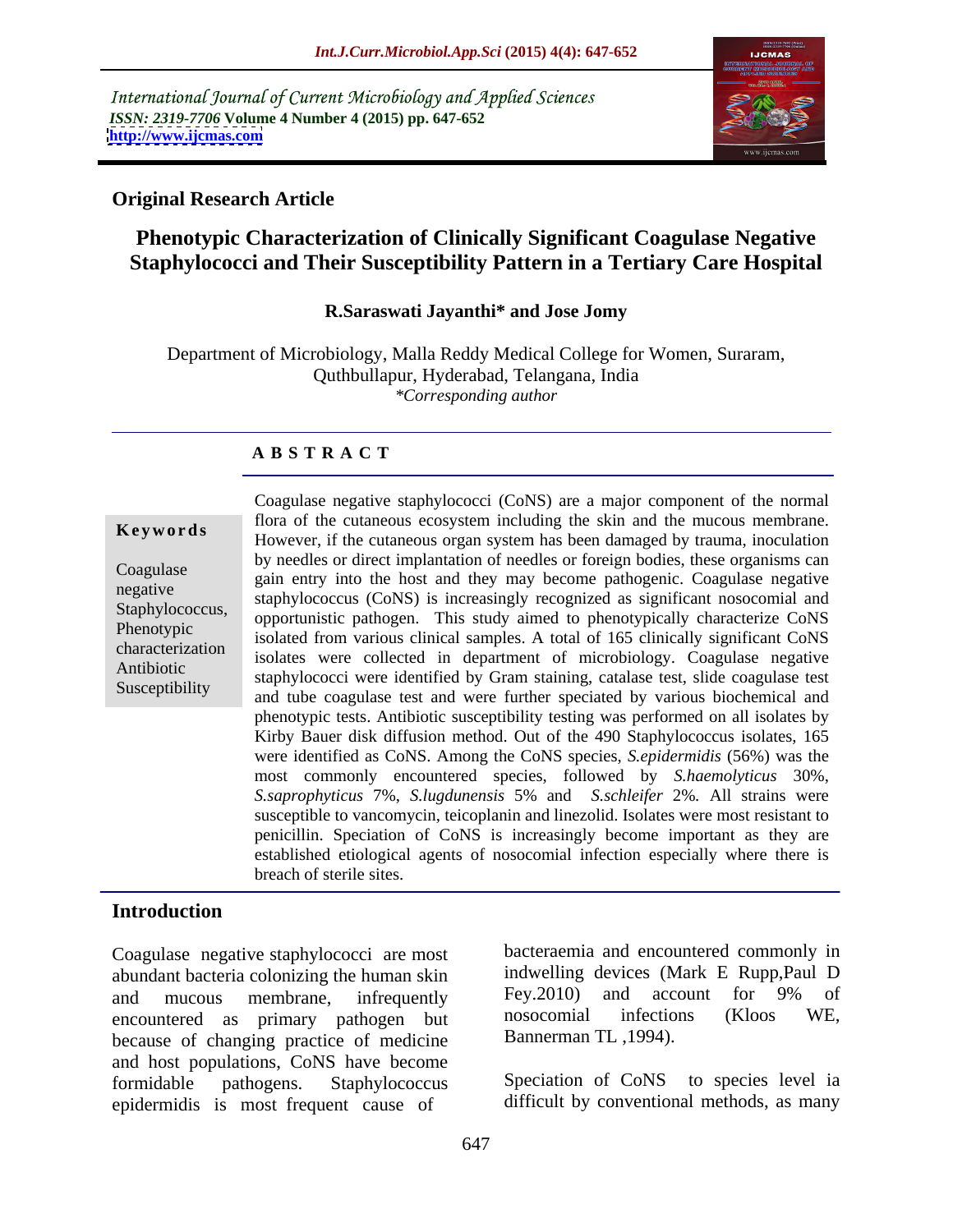biochemical tests have to be performed for **Identification** correct identification (Kloos WE, Musselwhite MS,1975). Various All the strains which are either slide identification systems and automated coagulase or tube coagulase negative were systems are available in the market but these technologies are quiet expensive. Therefore, in many diagnostic laboratories operating in

In a routine microbiology laboratory once an isolate is identified as Staphylococcus ,coagulase test is performed to differentiate *S.aureus* from other CoNS galactopyaranoside alkaline phosphatase, (Bailey,Scott,2007). The CoNS isolates polymyxin B susceptibility, novobiocin show multiple drug resistance including sensitivity, nitrate reduction, fermentation of resistance to methicillin and of late even glucose, maltose, sucrose, mannitol, lactose resistance to glycopeptides has been and mannose (Koneman et al 1997,Goyal R reported (Xiao Xue et al 2011).

were isolated from blood, urine, pus, wound swabs, respiratory samples, CSF, and other

Repeated isolation, or pure growth of **Result and Discussion** isolate from sterile or infected site was considered clinically relevant.The strains Out of the 490 Staphylococcal species, 325 isolated were first identified by colony were identified as *Staphylococcus aureus* morphology, Gram staining, catalase test, and 165 as CoNS. Out of the 165 isolates, slide coagulase and tube coagulase test. 55 were from post operative wound Bacitracin sensitivity was done to exclude infection (30%), 40% blood (23%), 30 urine Micrococcus (Shubra Singh et al  $2009$ ,  $(18\%)$ , 30 pus  $(23\%)$ , 5 CVP tips  $(3\%)$  and 5

#### **Identification**

speciated based on various biochemical tests.

medical colleges or in small centers these Identification scheme used to identify CoNS are not being used. groups/species commonly encountered in clinical practice, includes detection of heat stable nuclease, ornithine decarboxylase test, pyrollidone, urease production, Voges- Proskauer test, O-Nitrophenyl- $\beta$ -Det al 2006).

This present study aimed to identify and Antibiotic sensitivity test was done by Kirby speciate clinically significant isolates of Bauer disc diffusion testing on Mueller- CoNS. In addition, to also study their Hinton agar. The antibiotics discs used were antibiotic susceptibility pattern of CoNS Penicillin(10U), Cefoxitin(30µg), Oxacillin isolated from clinical samples received in (1 µg), Cefazolin(30 µg), Erythromycin (15 the department of Microbiology at Chettinad μg), Clindamycin(2 μg), Cotrimoxazole (30 Hospital and Research Institute, Chennai. µg), Netilmycin (30 µg), Amikacin (30 µg), **Materials and Methods Tetracycline**(30 μg), Rifamppicin(5 μg), **Naterials and Methods** A total of 165 clinically significant CoNS Teicoplanin(30 µg), ciprofloxacin(5 µg), isolates were included in the study . Strains Novobiocin (30 µg), Polymixin B (300u). body fluids. institute (CLSI) guidelines (CLSI,2010) Linezolid(30  $\mu$ g), Vancomycin(30  $\mu$ g), Ofloxacin(5  $\mu$ g), Gentamicin(10  $\mu$ g), Kirby Bauer's disc diffusion method done as per clinical and laboratory standards

## **Result and Discussion**

Koneman et al 1997) . body fluids (3%) Fig 1. 28% of the isolates were obtained from medical ward, 25%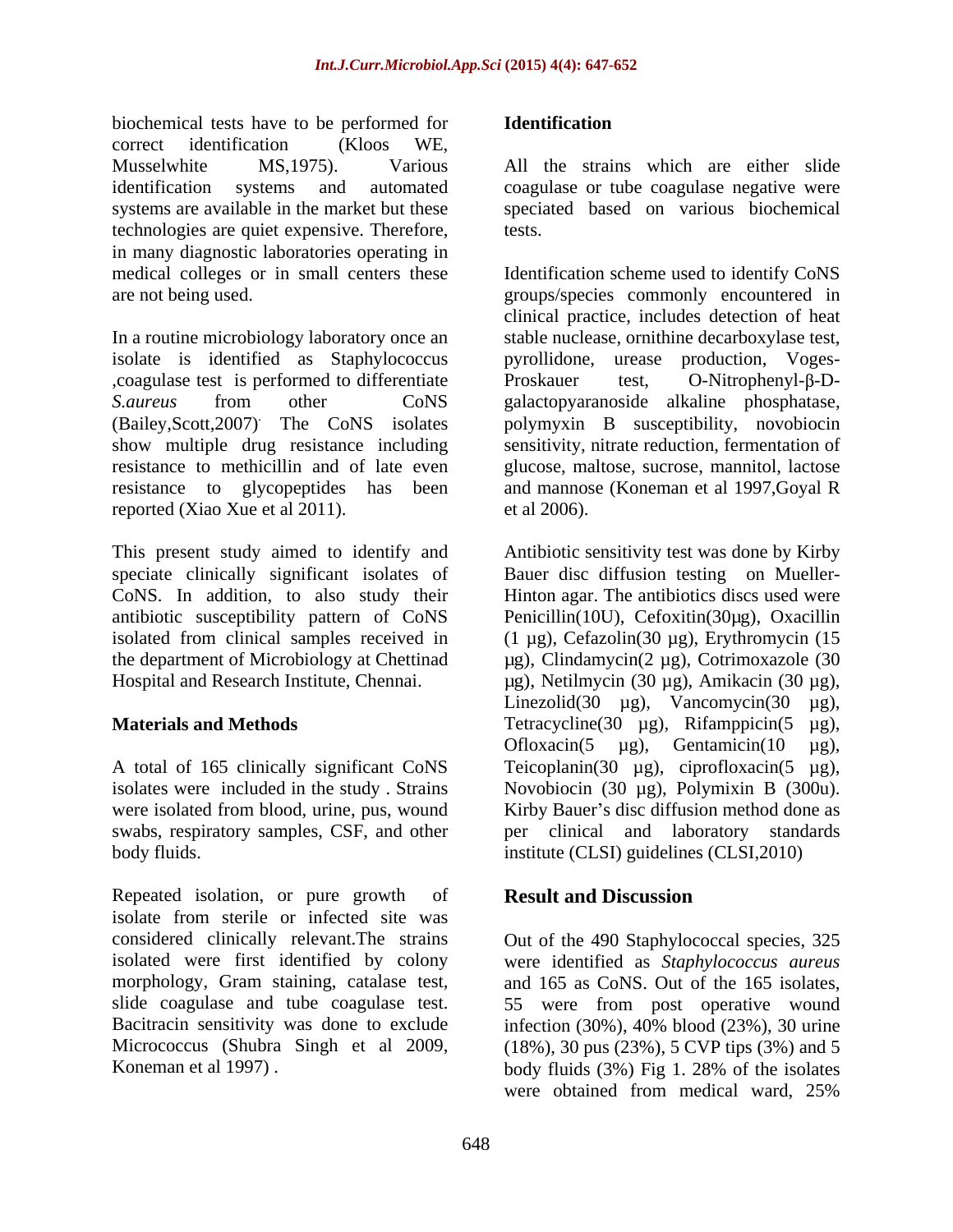from ICU, 15% from gynaecology, 15% Staphylococcus saprophyticus(7%), from surgical ward, 9% from pediatric ward Staphylococcus lugdunensis(5%) and and 8% from other wards like dermatology, orthopaedics ward etc (Table I).

Among the CoNS speciated, *S.epidermidis* was the most commonly encountered *epidermidis* was isolated in 40% of their *S.haemolyticus*, 7% *S.saprophyticus*, 5% *S.lugdunensis* and 2% *S.schleiferi* (Table II). Table III shows species wise distribution of lugdunensis (6%) and Staphylococcus

The antibiotic sensitivity revealed 81% clindamycin, and 35% to cotrimoxazole and with no resistance to vancomycin, linezolid methicillin resistant CoNS is 55(32%) in penicillin followed by cefoxitin, among the 165 isolated strains. erythromycin, cotrimoxazole, cefazolin,

mammalian hosts. Though they are et al (2001) showed more than 80% of are the most common cause of prosthetic device infections. Approximately half of the identified CoNS species have been associated with human infection. Despite the recent introduction of

significant nosocomial pathogens several and morbidity of staphylococci infections, reviewers have emphasized the need for they are persistent as important hospital and species idenification, by simple, easy and community pathogen. Methicillin between culture contamination and true infection is another problem encountered

hospital was *Staphylococcus epidermidis* (56%), *Staphylococcus haemolyticus*(30%),

*Staphylococcus saprophyticus*(7%)*, Staphylococcus lugdunensis*(5%) and *Staphylococcus schleiferi*(2%).

species i.e., 56% of the isolates, 30% were clinical isolates followed by *Staphylococcus*  various CoNS isolates. *hominis* (6%) (10) Manikandan et al (2005) resistance to penicillin, 55% resistance to *Staphylococcus hominis* (22.8%) and Larry erythromycin, 32% resistance to cefoxitin, et al (1986) reported *S. epidermidis* as most 27% resistance to cefazolin, 22% to This correlates with study by Shubra Singh et al (2009), where *epidermidis* was isolated in 40% of their *haemolyticus* (14%), *Staphylococcus saprophyticus* (12%)*, Staphylococcus lugdunensis* (6%) and *Staphylococcus*  showed *S. epidermidis* as the most predominant CoNS [57%] follwed by often identified species for both clinical saprophytic strains *.*

and ciprofloxacin (Figure2). Number of In our study, maximum resistance was seen Coagulase negative staphylococcus are vancomycin,linezolid and ciprofloxacin. normal commensals of skin and mucous Among the CoNS speciated 67% were found membrane and are indigenous to many to be Methicillin resistant CoNS. Diekema considered less virulent than *S.aureus* they coagulase negative Staphylococcus isolates in penicillin followed by cefoxitin, erythromycin, cotrimoxazole, cefazolin, clindamycin and with no resistance to et al (2001) showed more than 80% of were resistant to methicillin and semisynthetic penicillin .

As CoNS is increasingly being identified as improvements in controlling the frequency inexpensive method. Differentiation resistance among CoNS has very common Despite the recent introduction of antimicrobial agents and medical and morbidity of staphylococci infections,<br>they are persistent as important hospital and community pathogen. . Methicillin occurrence now.

when CoNS is grown in culture.. All methicillin-resistant CoNS have been In our study the most frequently product, PBP-2a, and it may easily spread to encountered clinical isolates of CoNS in our all methicillin-resistant CoNS, probably displayed to contain a mecA gene or its gene through transposons (Mayhall C G ,2004) .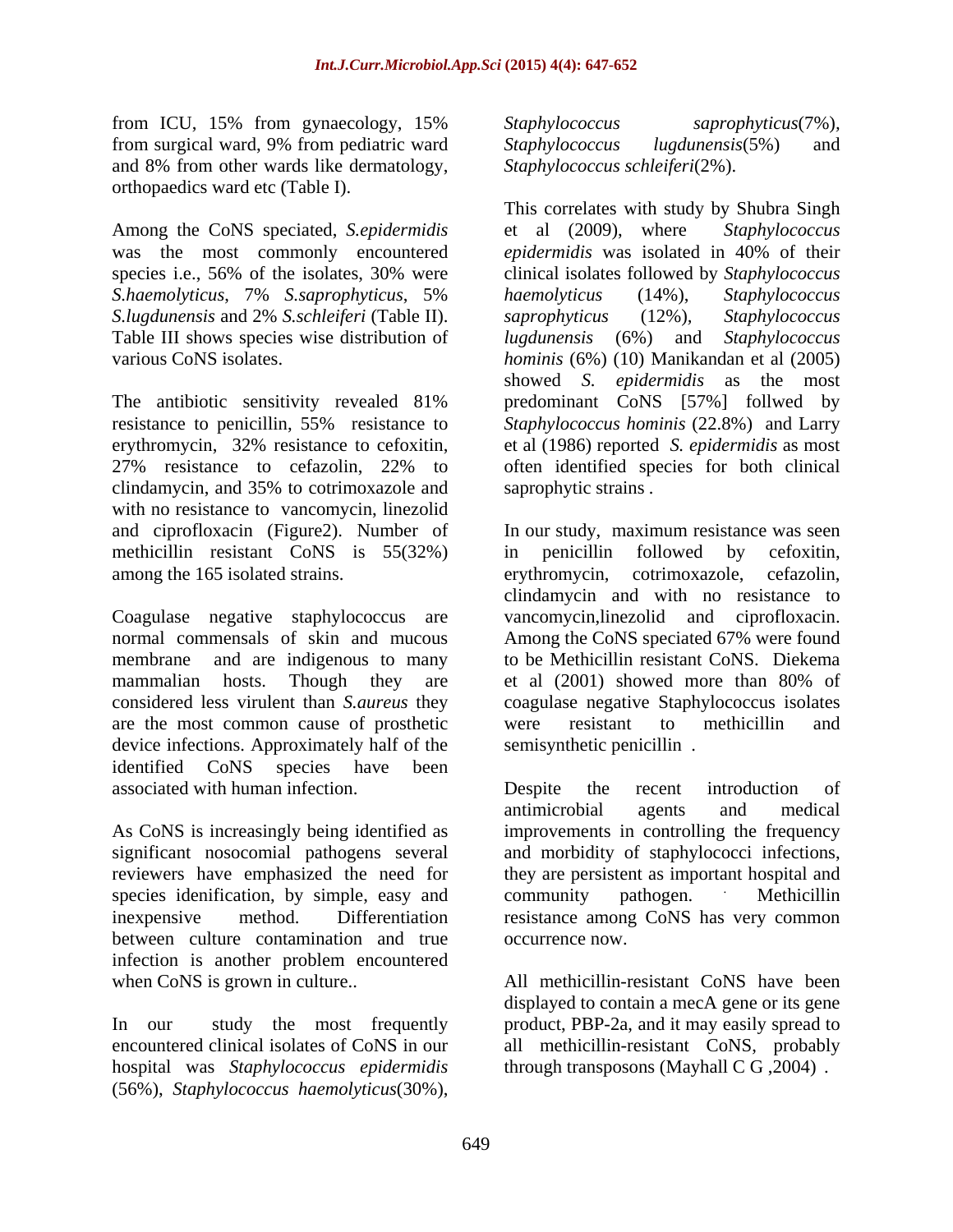#### *Int.J.Curr.Microbiol.App.Sci* **(2015) 4(4): 647-652**

| $\vert$ S.No $\vert$ Ward                                           | No. $\frac{6}{10}$ |  |  |  |  |
|---------------------------------------------------------------------|--------------------|--|--|--|--|
| Medical ward 47 28%<br>ICU 42 25%                                   |                    |  |  |  |  |
|                                                                     |                    |  |  |  |  |
| Pediatrics                                                          | $15$ 9%            |  |  |  |  |
|                                                                     |                    |  |  |  |  |
| 4. Gynaecology 25 15%<br>5. Surgical ward 25 15%<br>6. Others 14 8% |                    |  |  |  |  |
|                                                                     |                    |  |  |  |  |

## **Table.1** Ward wise distribution

**Table.2** Split up of species of CoNS

| S.No CoNS isolated No. %                             |                                                            |  |
|------------------------------------------------------|------------------------------------------------------------|--|
| $\left $ S.epidermidis $\left $ 93 $\right $ 56%     |                                                            |  |
|                                                      |                                                            |  |
| 2. S.haemolyticus 50 30%<br>3. S.saprophyticus 12 7% |                                                            |  |
| 4. S.lugdunensis                                     | $\begin{array}{ c c c } \hline 9 & 5\% \hline \end{array}$ |  |
| $\big $ S.schleiferi                                 | $\left  \begin{array}{ccc} 4 & 2 \end{array} \right $      |  |

**Table.3** Species wise distribution of CoNS in various specimen

|                        | Post operative<br>wound | Blood | Pus            | Urine                         | <b>CVP</b> | Body |
|------------------------|-------------------------|-------|----------------|-------------------------------|------------|------|
| S.epidermidis          |                         |       | $\Omega$<br>20 | $1^{\circ}$<br>$\overline{ }$ |            |      |
| S.haemolyticus         | $\bigcap$ 1             |       |                |                               |            |      |
| S.saprophyticus        |                         |       |                |                               |            |      |
| S.lugdunesis<br>$\sim$ |                         |       |                |                               |            |      |
| S. <i>schleferi</i>    |                         |       |                |                               |            |      |
| Total                  |                         |       | 38             | 18                            |            |      |

### **Fig.1** Sample wise distribution of CoNS

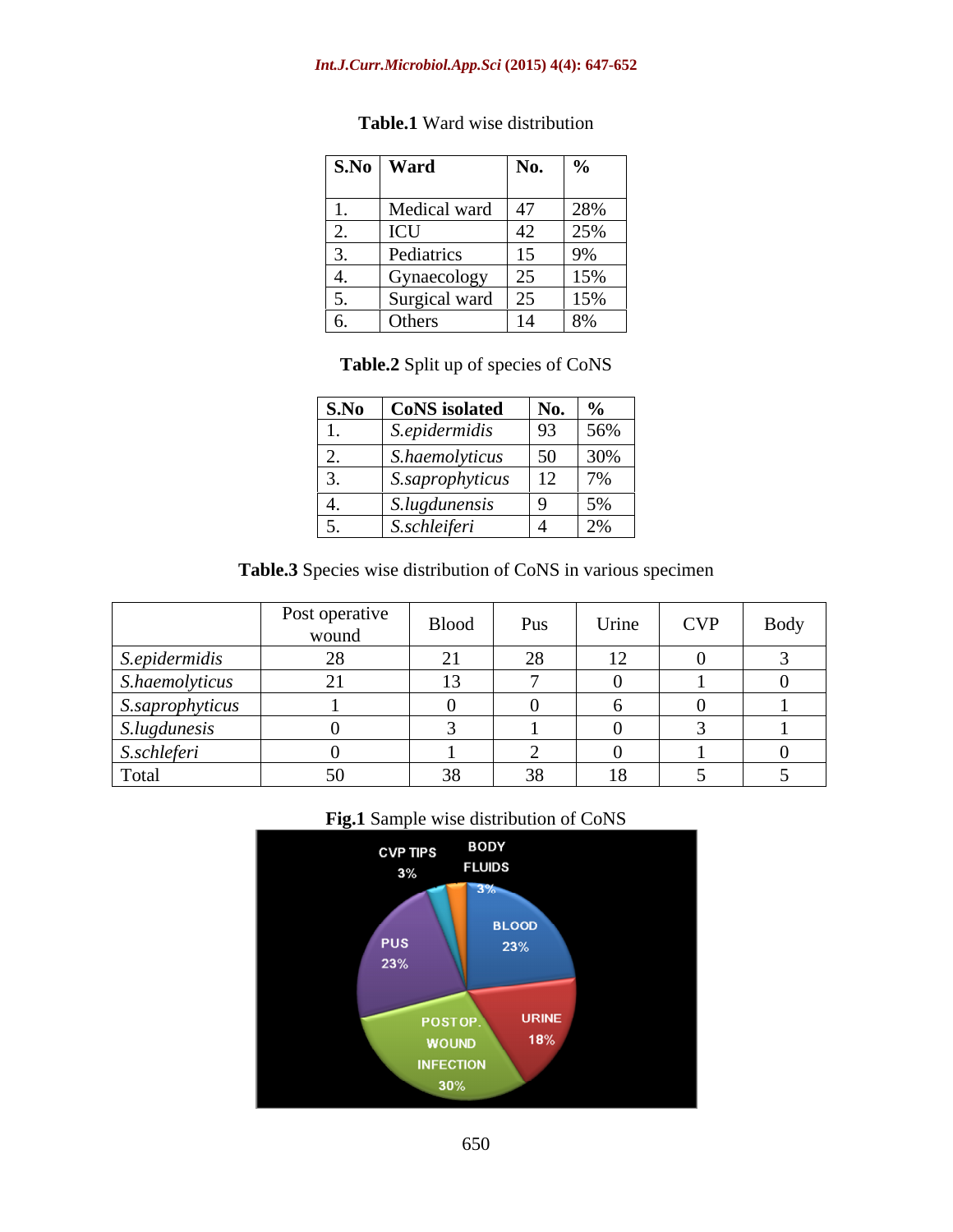The only choice for these would be vancomycin but recently CoNS have also shown resistance to vancomycin and even We gratefully acknowledge the technical

CoNS may adhere to medical devices and surfaces through slime, and the slime allows **References** multi-resistant CoNS to colonize within hospital environment..Thus, they may serve Mark E Rupp, Paul D Fey.2010 determinants in hospital(Livermore DM, significant Coagulase negative

Tolerance to antibiotics and persister cells is  $\qquad$  Infectious disease.  $7<sup>th</sup>$  Ed a common with CoNS and other bacteria growing within a biofilm. Studies show that Kloos WE Bannerman TL.1994Update on Staphylococci growing in a biofilm have significantly less effective. In view of the number of species of CoNS which cause nosocomial infection and the with increasing  $K$ loos WE.Musselwhite MS. 1975 prevalence of methicillin resistant CoNS, Distribution and persistence of speciation and study of antibiogram of

Coagulase negative staphylococci were Bailey, Scott Diagnostic previously disregarded as non virulent Microbiology, 2007.12<sup>th</sup> edition commensals have now become recognized as true pathogens. They cause a variety of Xiao Xue MA, En Hua Wang, Yong Liu, En clinical infections ,many related to foreign bodies and prosthetic medical devices. CoNS are a major cause of nosocomial bacteraemia and septicemia, especially for susceptible CoNS strains with the patients who have immune deficiency and malignancy, which can lead to

Easy phenotypic methods as well as commercial systems are available to speciate NICU of tertiary care hospital. CoNS now. Coagulase – negative Biomedical Reaearch., 20(2):94-98. staphylococci isolated from nosocomial Koneman EW, Allen SD, Colour atlas and environments are almost always resistant to Text book of diagnostic multiple antimicrobial agents. But microbiology, 1997. 5<sup>th</sup> Edition, fortunately several newer antibiotics that Philadelphia, have good antibacterial activity including daptomycin, linezolid, tigecycline, Goyal R, Singh NP, Kumar A, Kaur I, Singh dalbavancin, televancin and ceftaroline are M, Sunita N, Mathur M.2006. Simplenow available in market.

## **Acknowledgement**

other glycopeptides (Xiao Xue et al 2011) . staff of Department of microbiology for their support.

#### **References**

- as a reservoir of antimicrobial resistance Staphylococcus epidrmidis and other 2000) . Staphylococci.In: Mandell, Douglas Mark E Rupp,Paul D Fey.2010 significant Coagulase negative and Bennet's Principle and Practice of Infectious disease,  $7<sup>th</sup>$  Ed th Ed Elseiver,2578-2589.
	- clinical significance of coagulase negative staphylococci.Clin Microbiol Rev . 7: 117-140.
- CoNS assumes greater importance and other aerobic bacteria on human Kloos WE,Musselwhite MS. 1975 Distribution and persistence of Staphyloccus and Micrococcus species skin.Appl Microbiol,;381-385
	- Bailey, Scott Diagnostic Microbiology,  $2007.12^{\text{th}}$  edition, edition , Chapter 16,Mosby Elsevier,:254-261
	- Jie Luo.2011. Antibiotic Susceptibility of coagulase negative staphylococci: emergence of teicoplanin-non susceptible CoNS strains with inducible resistance to vancomycin. J Med Microbiol. 60:1661-8.
- morbidity and even mortality. Shubra Singh, Gopa Banerjee et al.2009. Prevalence of Mec A gene positive coagulase negative Staphylococci in NICU of tertiary care hospital.
	- Text book of diagnostic microbiology, 1997.  $5<sup>th</sup>$  Edition, th Edition, Lippincott-Roven Publishers, 1997:547-549.
	-